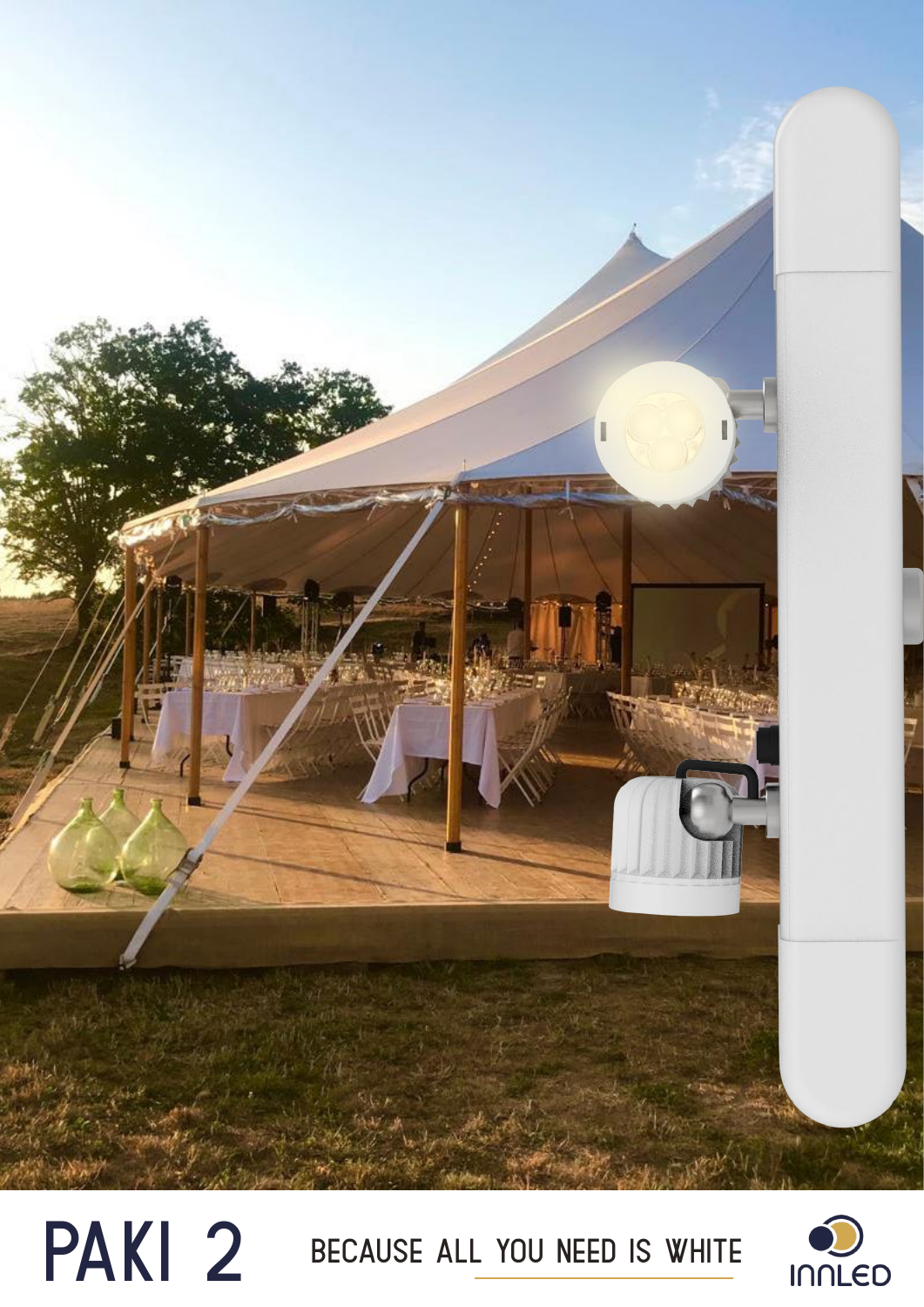

## paki 2

The PAKI 2 is a compact and autonomous light fixture with 2 led spotlights.

**EXECUTE:**<br>The PAKI2 is a compact and autonomous<br>sht fixture with 2 led spotlights.<br>In equiped with a neodymium magnet<br>of can be placed, fixed or hung from<br>ost suffaces or structures. Its 30cm<br>ongth and its light weight, e Designed for maximum versatility PAKI 2 is equiped with a neodymium magnet and can be placed, fixed or hung from most surfaces or structures. Its 30cm length and its light weight, enhances PAKI's portability and widens its field of possibilities.

The accessory kit allows access to spaces which are more difficult to reach, thanks to the Velcro strap and the magnetic counter plate.

Paki 2 is operated manually with a simple on / off switch and the two XPG2 Cree leds per spotlight can be mounted in 3000K or 4000K.

360° Rotation *360° Rotation Individually adjustable*

**Event**<br> **Application** 

**Battery** operated

2 Battery<br>Operated 3 3000K<br>ou 4000K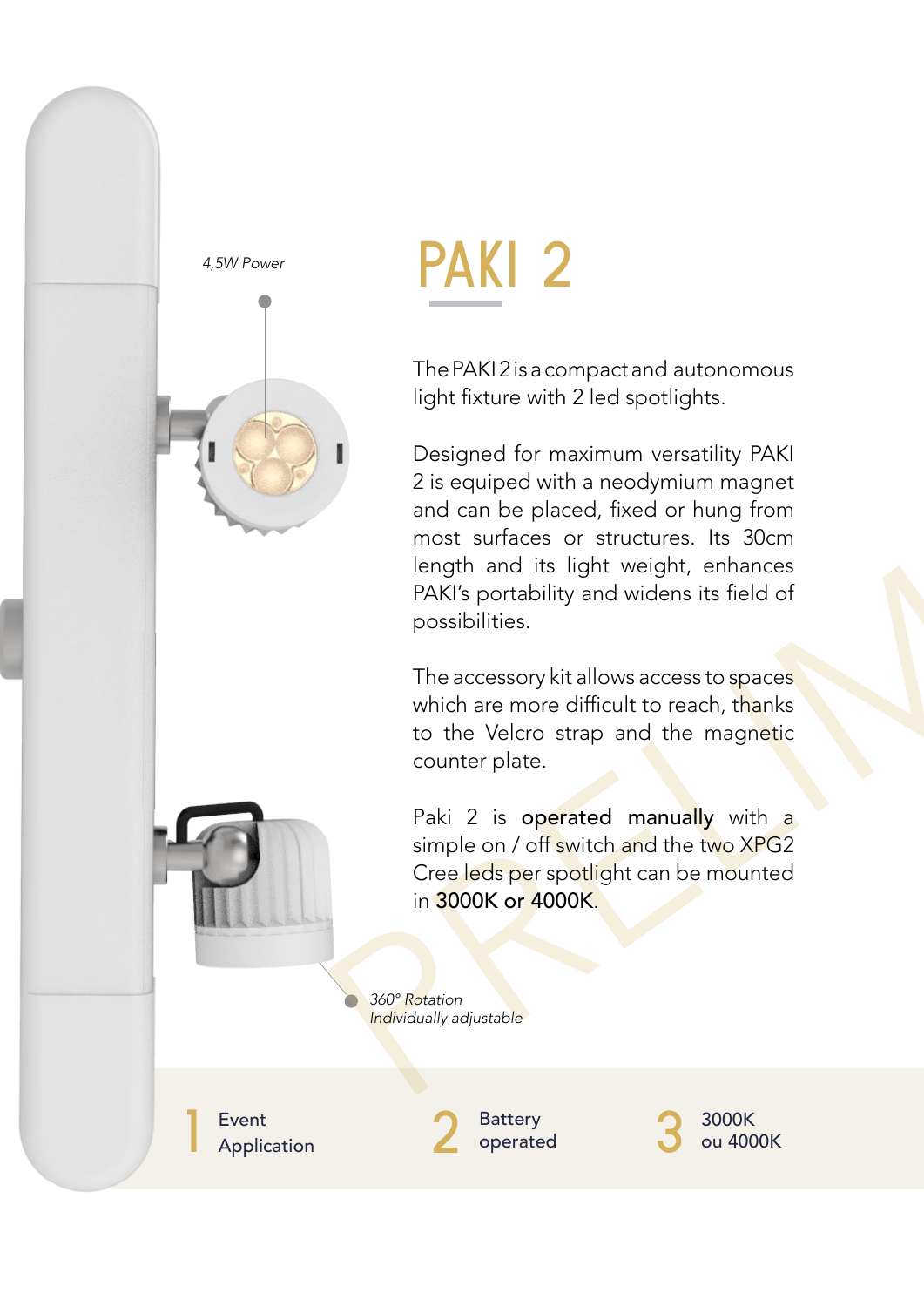

## **ITS ACCESSORIES**

Fix your PAKI 2 to all structures and surfaces with :

#### - a magnetic counter-plate

> which can be screwed vertically or horizontaly, or placed on either side of a canvas (sunshade umbrellas, tents or barnums) (a)

#### - two Velcro® straps

> to fix PAKI 2 to the metallic counter plate and attach to tree branches in parcs or gardens, or other non metallic structures ... (b)





(a) (b)

### a simplicity of use

**Example 11 Control of the Control of the Control of the Control of the Control of the Control of the Control of the Control of the Control of the Control of the Control of the Control of the Control of the Control of the** PAKI 2 is designed to be easy and intuitive. Simply switch it on and place it wherever you need light ! Enjoy high quality light at the end of your fingertips !